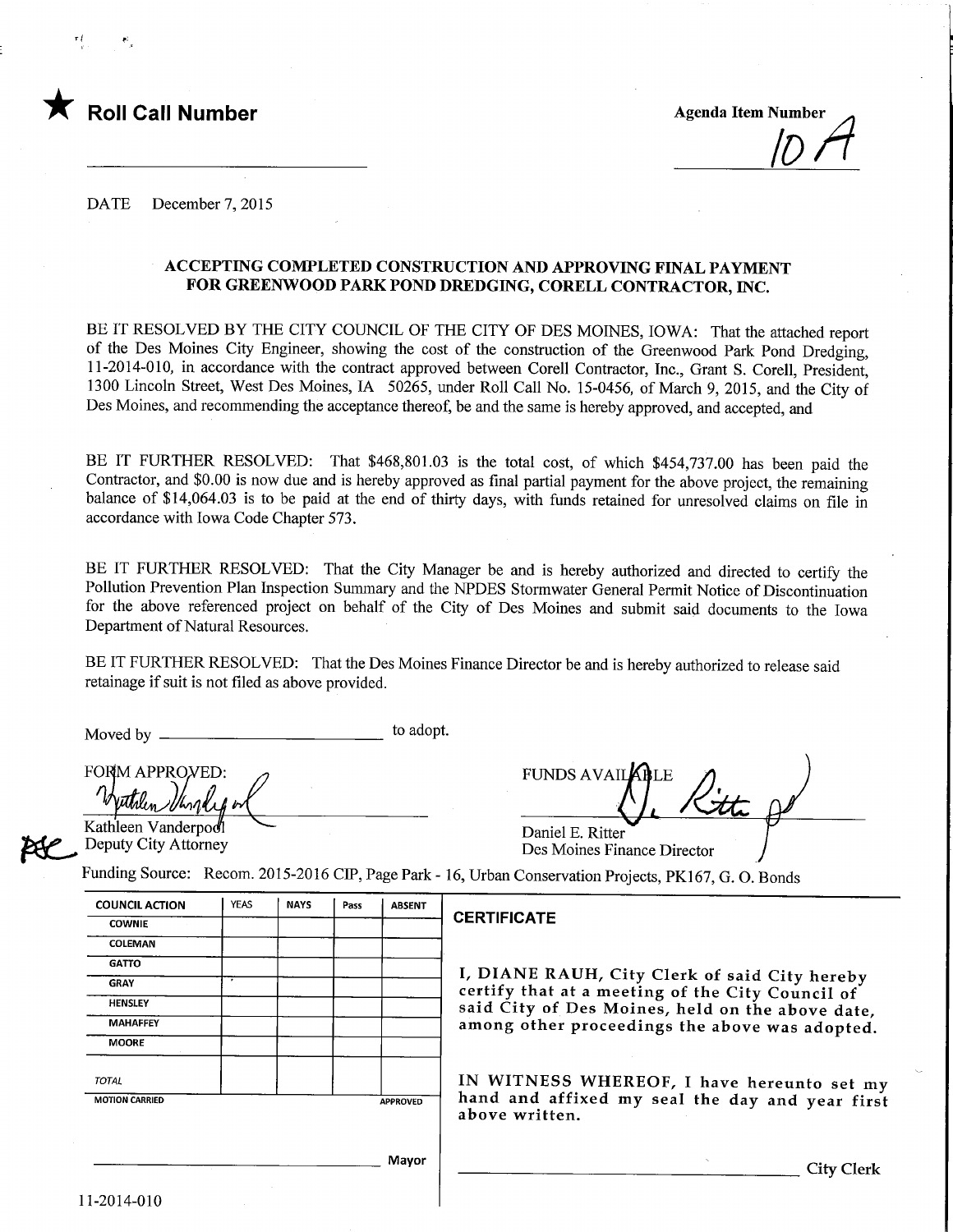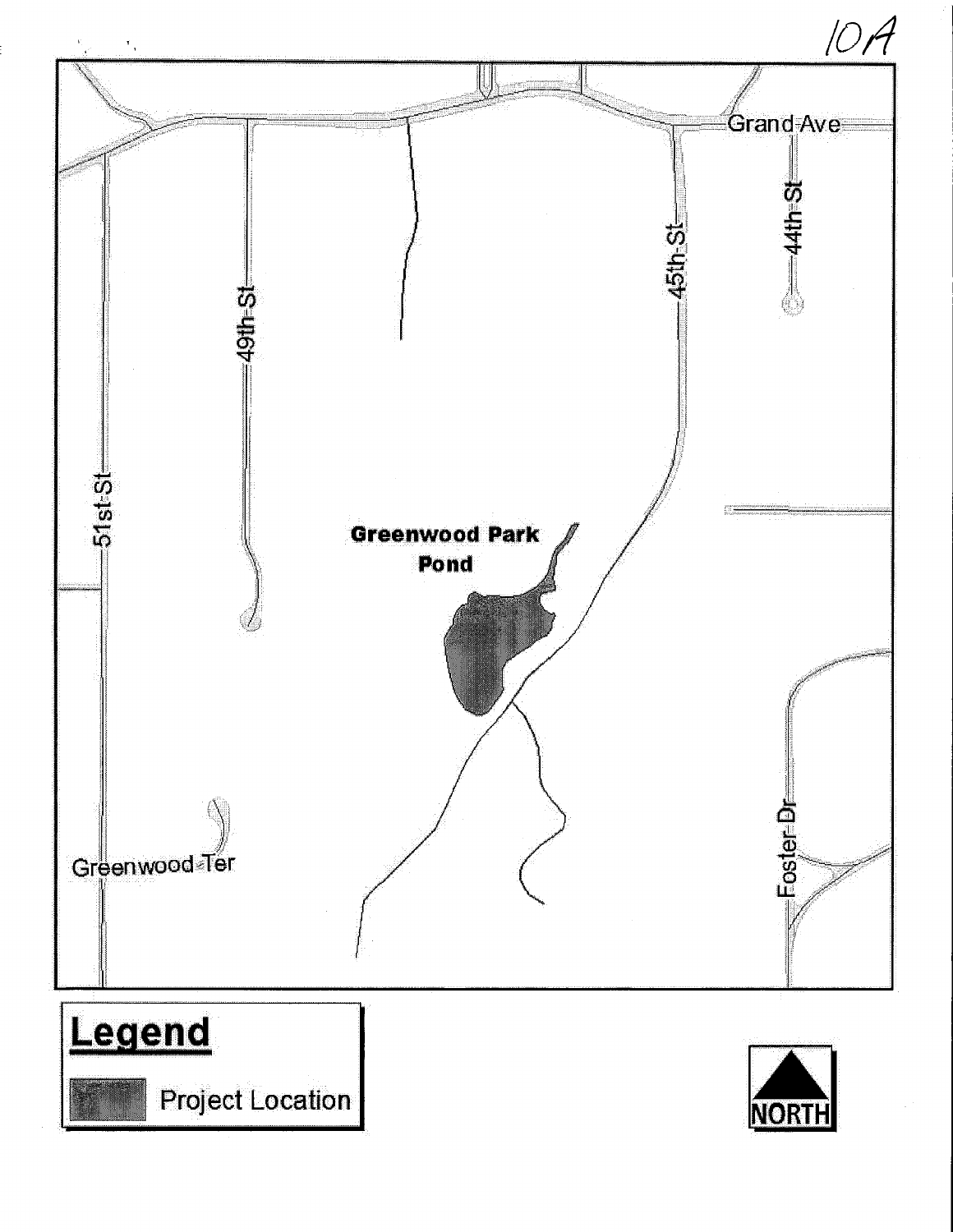ENGINEERING DEPARTMENT CITY OF DES MOINES, IOWA

 $\mathcal{C}_{\mathcal{A}^{\prime}}=\mathcal{A}_{\mathcal{A}}$ 



# PROJECT SUMMARY

Greenwood Park Pond Dredging

## Activity ID 11-2014-010

On March 9, 2015, under Roll Call No. 15-0456, the Council awarded the contract for the above improvements to Corell Contractor, Inc., in the amount of \$381,172.50. Tabulated below is a history of project change orders.

| Change<br>Order No. | <b>Initiated By</b> | <b>Description</b>                                                                                       | Amount       |
|---------------------|---------------------|----------------------------------------------------------------------------------------------------------|--------------|
| 1                   | City                | 5/7/2015                                                                                                 | \$24,777.50  |
|                     |                     | Grading work to repair upstream drainage basin, place<br>erosion control, and create storage for runoff. |              |
| $\overline{2}$      | City                | 7/15/2015                                                                                                | \$5,490.40   |
|                     |                     | Restoration of grading work to repair upstream drainage<br>basin and create storage for runoff.          |              |
| 3                   | Engineering         | 8/27/2015                                                                                                | \$24,816.00  |
|                     |                     | Additional rock to stabilize the access roadways into the<br>pond for dredging of materials.             |              |
| 4                   | Engineering         | 9/2/2015                                                                                                 | \$24,306.00  |
|                     |                     | Additional rock to stabilize the access roadways into the<br>pond for dredging of materials.             |              |
| 5                   | Engineering         | 11/5/2015                                                                                                | \$8,238.63   |
|                     |                     | Adjustment of quantities to as-built measurements.                                                       |              |
|                     |                     | <b>Original Contract Amount</b>                                                                          | \$381,172.50 |
|                     |                     | <b>Total Change Orders</b>                                                                               | \$87,628.53  |
|                     |                     | Percent of Change Orders to Original Contract                                                            | 22.99%       |
|                     |                     | <b>Total Contract Amount</b>                                                                             | \$468,801.03 |
|                     |                     |                                                                                                          |              |

 $\bar{z}$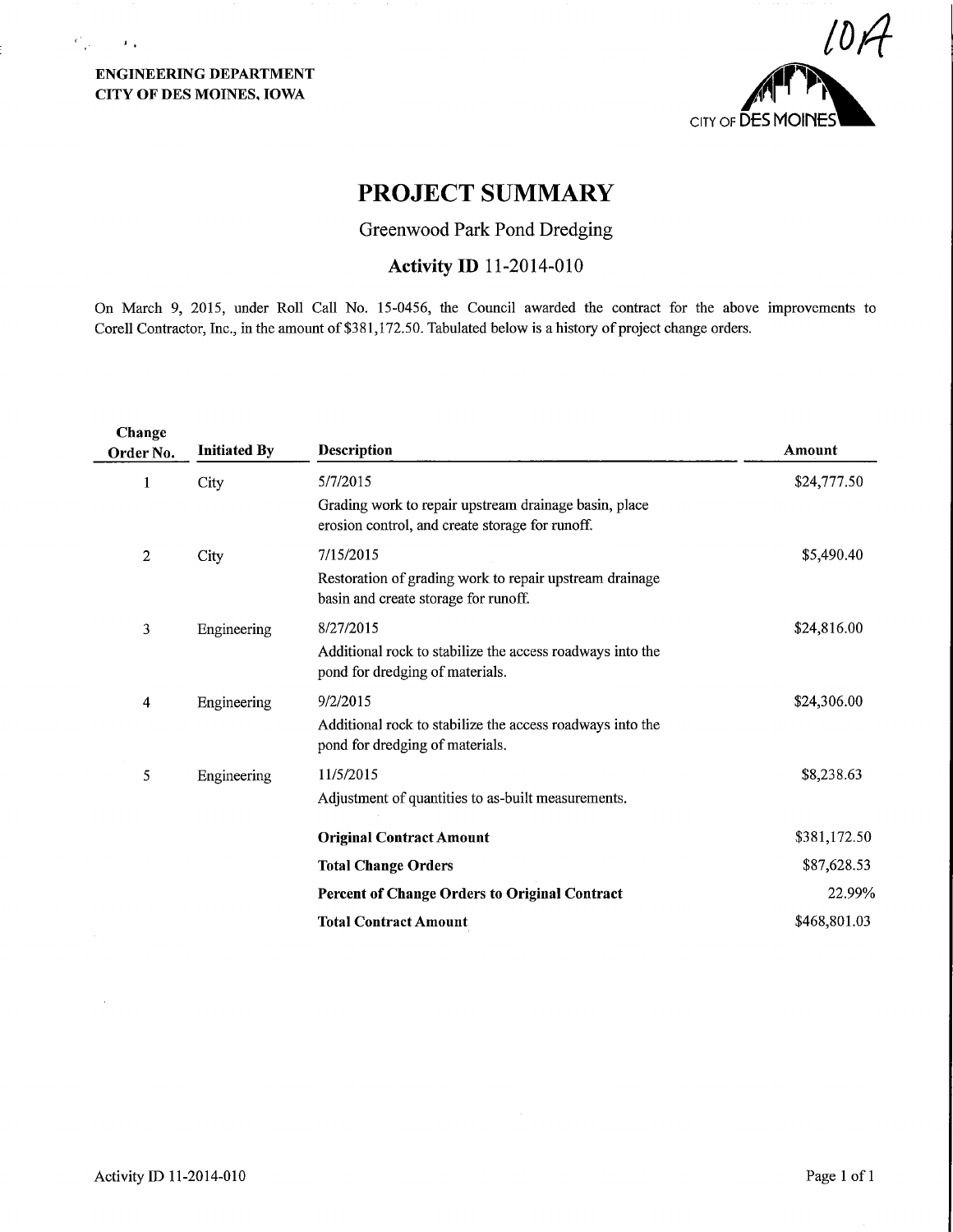December 7, 2015



## CERTIFICATION OF COMPLETION

## AGENDA HEADING:

Accepting completed construction and approving final payment for the Greenwood Park Pond Dredging, Corell Contractor, Inc.

## SYNOPSIS:

Approve the Engineer's Certification of Completion, accept construction of said improvement, and authorize final payment to the contractor.

#### FISCAL IMPACT:

Amount: \$468,801.03 As-Built Contract Cost

Funding Source: Recom. 2015-2016 CIP, Page Park -16, Urban Conservation Projects, PK167, G. 0. Bonds

## CERTIFICATION OF COMPLETION:

On March 9, 2015, under Roll Call No. 15-0456, the City Council awarded a contract to Corell Contractor, Inc., Grant S. Corell, President, 1300 Lincoln Street, West Des Moines, IA 50265 for the construction of the following improvement:

Greenwood Park Pond Dredging, 1 1-2014-010

The improvement includes dewatering and dredging of the pond, surface restoration, and other incidental items; all work in accordance with the contract documents including Plan File Nos. 524-099/115, at Greenwood Park, south of Grand Avenue and west of 45th Street, Des Moines, Iowa

I hereby certify that the construction of said Greenwood Park Pond Dredging, Activity ID 11-2014-010, has been completed in substantial compliance with the terms of said contract, and I hereby recommend that the work be accepted. The work commenced on August 3, 2015, and was completed on November 30, 2015.

I further certify that \$468,801.03 is the total cost of said improvement, of which \$454,737.00 has been paid the Contractor and \$0.00 is now due and is hereby approved as final partial payment for the above project, the remaining balance of \$14,064.03 is to be paid at the end of thirty days, with funds retained for unresolved claims on file in accordance with Iowa Code Chapter 573. The amount of completed work is shown on the attached Estimate of Construction Completed.

Damela Dodsey

Pamela S. Cooksey, P.E. Des Moines City Engineer